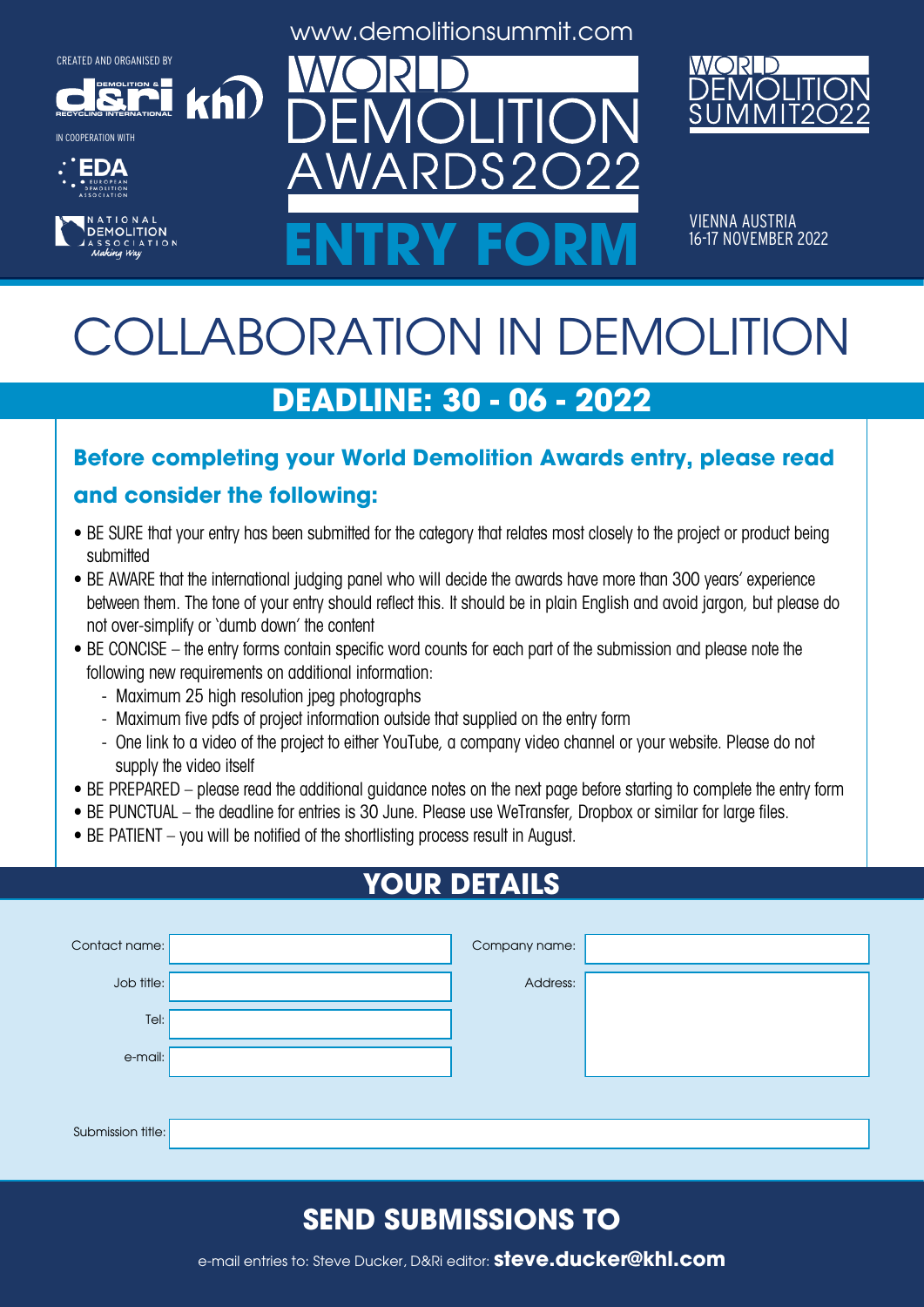**DEMOLITION &**

khl

**RECYCLING INTERNATIONAL** IN COOPERATION WITH





www.demolitionsummit.com

 $S2$ 



VIENNA AUSTRIA<br>16-17 NOVEMBER 2022 ENTRY FORM **16-17 NOVEMBER 2022** 

# COLLABORATION IN DEMOLITION **DEADLINE: 30 - 06 - 2022**

#### **GUIDANCE NOTES**

- All entries must be on an official entry form (Word or PDF).
- The project must have started or ended between 1 July 2021 and 30 June 2022.
- Entries should be in English. If you wish to enter in a different language, please contact Steve Ducker.
- You can enter for more than one award. You can also enter more than once in the same category. However, specific projects can be entered for one category only.
- If you are sending in more than one entry, please use a separate form for each one.
- The awards statement should be 1,500 words maximum. It should be based on the award criteria. This will be sent to the judges for the shortlisting process.
- Supporting material can include your recycling and environmental strategy, demolition methodology statement, site waste management plans, photographs, video and media coverage. But it is not limited to these items. Please note the new requirements on supporting material, including

the maximum amounts that can be submitted, which are specified on the previous page.

- If using a client or other third party testimonial, please confirm that you have their permission.
- The executive summary should be an edited version of the project summary. Maximum 250 words. This will be published in D&Ri if your company is shortlisted.
- Bullet points should be a maximum 20 words each and limited to a maximum of five items. These will be published in the Shortlisted Companies Brochure if your company is shortlisted.
- Please supply your company logo and at least one high resolution jpeg photo.
- Send your entry and supporting material electronically to steve.ducker@khl.com
- If your entry is too large to e-mail (if it contains lots of photos it probably will be), please send by wetransfer, dropbox or similar.

#### **AWARD CRITERIA**

This award will be made to contractors involved in specific projects that required a high degree of collaboration between all parties involved, including demolition contractor, main contractor and client. Entries should show the levels of collaboration achieved and the benefits that these generated to achieve a successful outcome. The judges will require statements/ information from all involved parties concerning their individual view of the success of collaboration, along with full project details indicating any elements whereby collaboration was essential in achieving successful completion of the overall project and/or specific phases. There is no charge for entering the World Demolition Awards and I look forward to hearing from you.

#### **WHAT YOU NEED TO SUBMIT**

- Project summary for judges
- • Awards statement for judges **(maximum 1,500 words)**
- • Executive summary for D&Ri magazine **(maximum 250 words)**
- **• Five** bullet points for possible inclusion in Shortlisted Companies brochure
- • Supporting material **(maximum 5 pdfs, see first page)**
- Company logo
- • High resolution jpeg photographs **(maximum 25, see first page)**
- **• Link to** video (optional)
- • Your company details (in space provided **on previous page**)

### **SEND SUBMISSIONS TO**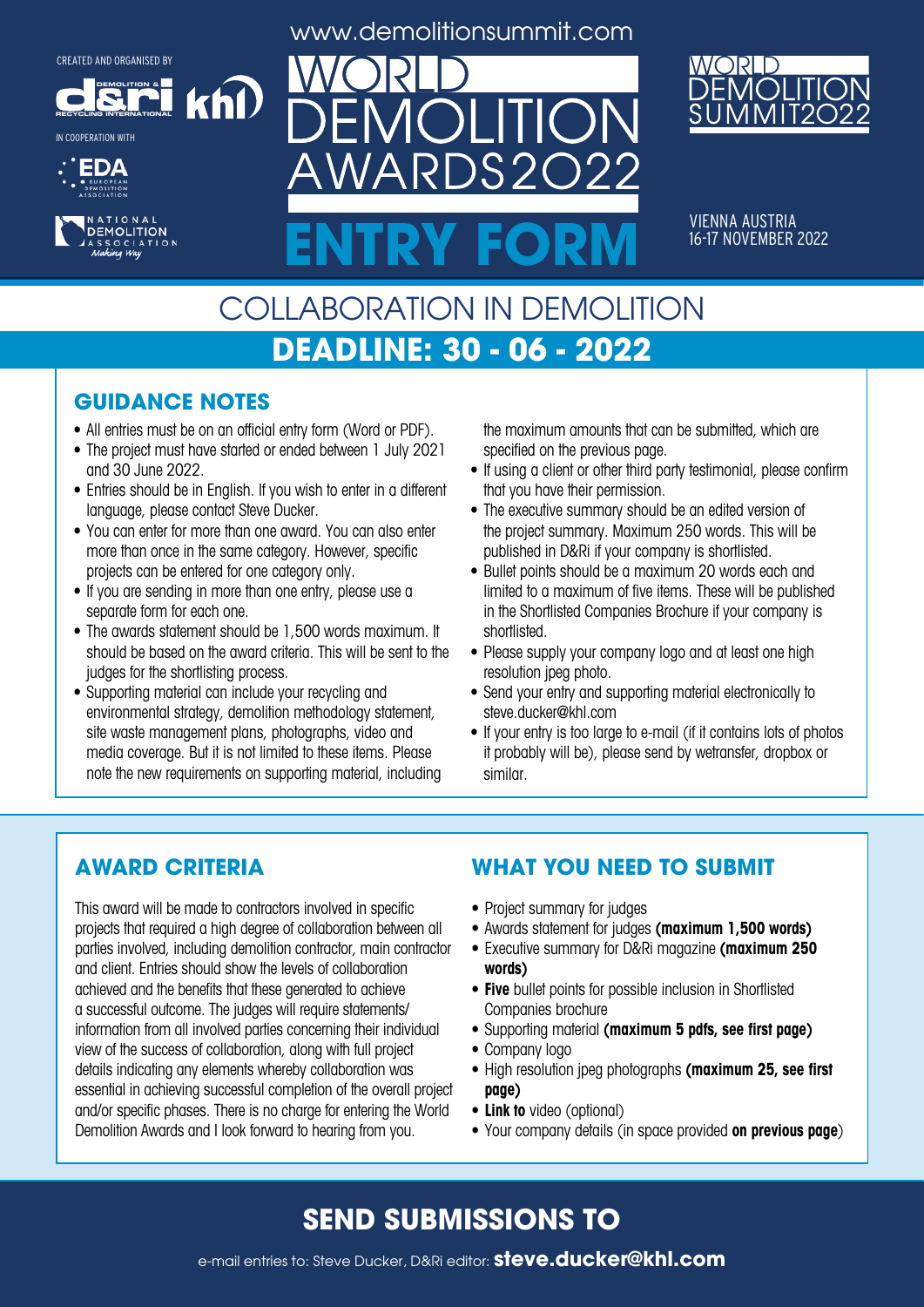**DEMOLITION &**

 $k$ h $\Omega$ 

**RECYCLING INTERNATIONAL**







www.demolitionsummit.com



VIENNA AUSTRIA<br>16-17 NOVEMBER 2022 ENTRY FORM **16-17 NOVEMBER 2022** 

# COLLABORATION IN DEMOLITION **DEADLINE: 30 - 06 - 2022**

### **PROJECT SUMMARY**

The purpose of this summary is to provide the judges with a brief description of the project. This information is primarily for judging purposes, but may be used in editorial coverage of the project in Demolition & Recycling International. If you do not wish this information to be used in D&Ri, please check this box.

| Project name:                                                               |                 |
|-----------------------------------------------------------------------------|-----------------|
| Client:                                                                     |                 |
| Date commenced:                                                             | Date completed: |
| Contract value:                                                             |                 |
| Volume of site (m <sup>3</sup> /yd <sup>3</sup> )<br>or area $(m^2/yd^2)$ : |                 |
| Equipment deployed:                                                         |                 |
|                                                                             |                 |
| Key challenges:                                                             |                 |
|                                                                             |                 |
| Maximum workforce at peak:                                                  |                 |
| Number of shifts at peak:                                                   |                 |
| Health & safety incidents                                                   |                 |
| (number & nature):                                                          |                 |
|                                                                             |                 |
| Volume of waste &<br>percentage recycled:                                   |                 |
|                                                                             |                 |

### **SEND SUBMISSIONS TO**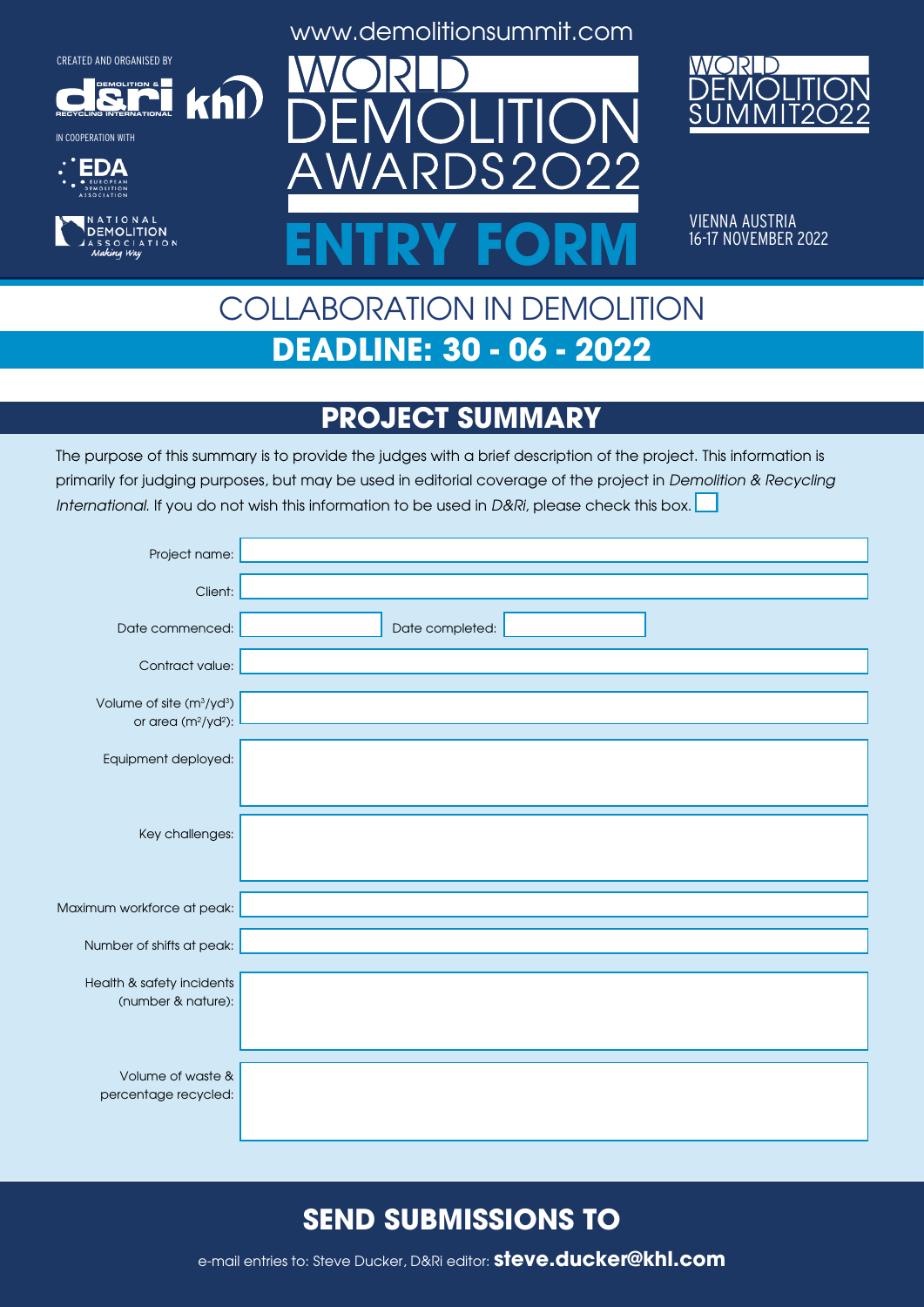**DEMOLITION &**

 $k$ h $\Omega$ 

**RECYCLING INTERNATIONAL**







www.demolitionsummit.com



VIENNA AUSTRIA<br>16-17 NOVEMBER 2022 ENTRY FORM **16-17 NOVEMBER 2022** 

# COLLABORATION IN DEMOLITION **DEADLINE: 30 - 06 - 2022**

### **AWARDS STATEMENT**

**THIS MUST BE COMPLETED** for the entry to be put forward to the judging panel

**NO MORE THAN 1,500 WORDS**

### **SEND SUBMISSIONS TO**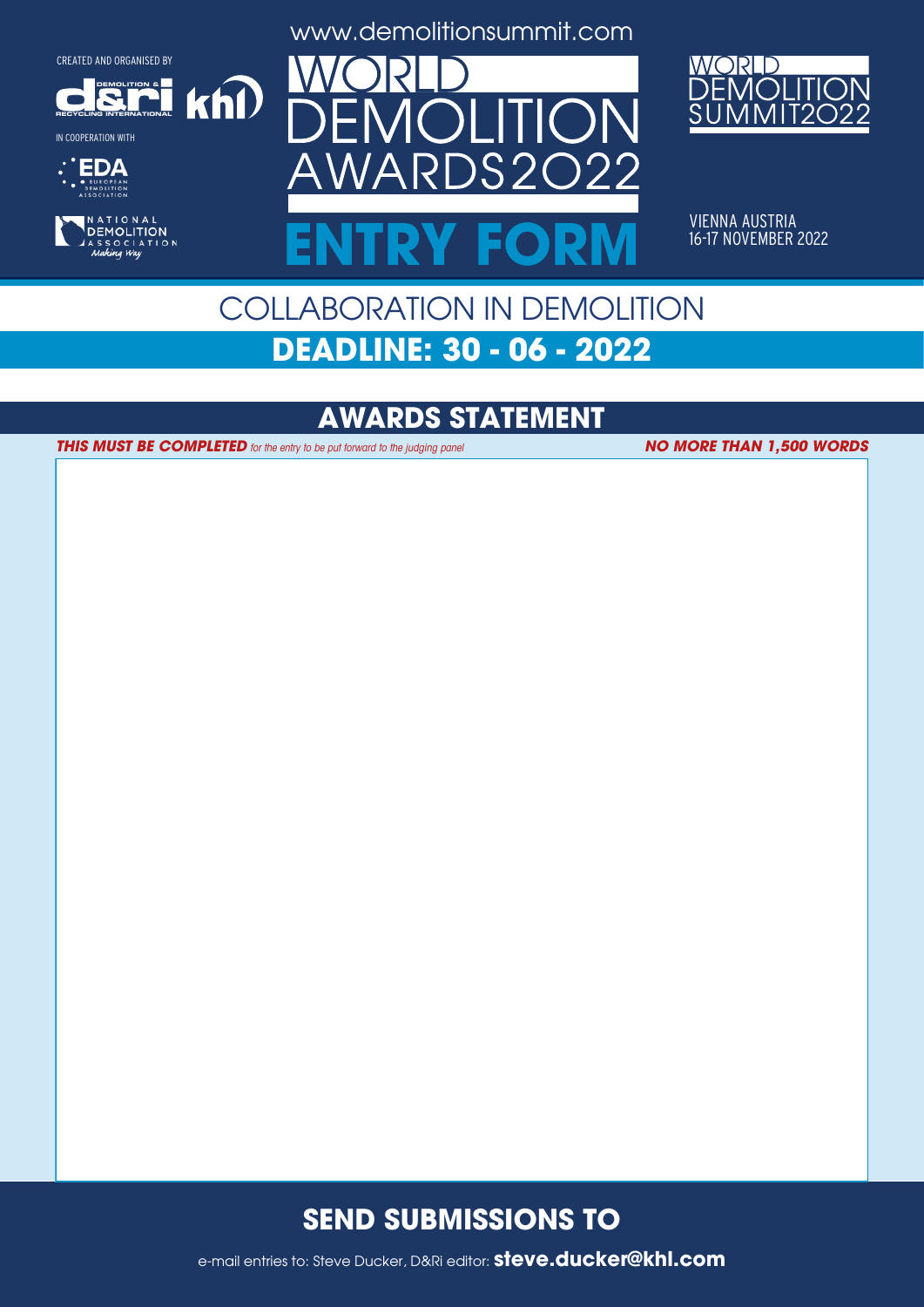**DEMOLITION &**

 $k$ h $\Omega$ 

**RECYCLING INTERNATIONAL**

IN COOPERATION WITH





www.demolitionsummit.com



VIENNA AUSTRIA<br>16-17 NOVEMBER 2022 ENTRY FORM **16-17 NOVEMBER 2022** 

# COLLABORATION IN DEMOLITION **DEADLINE: 30 - 06 - 2022**

#### **AWARDS STATEMENT** CONTINUED

**THIS MUST BE COMPLETED** for the entry to be put forward to the judging panel **NO MORE THAN 1,500 WORDS** 

#### **SEND SUBMISSIONS TO**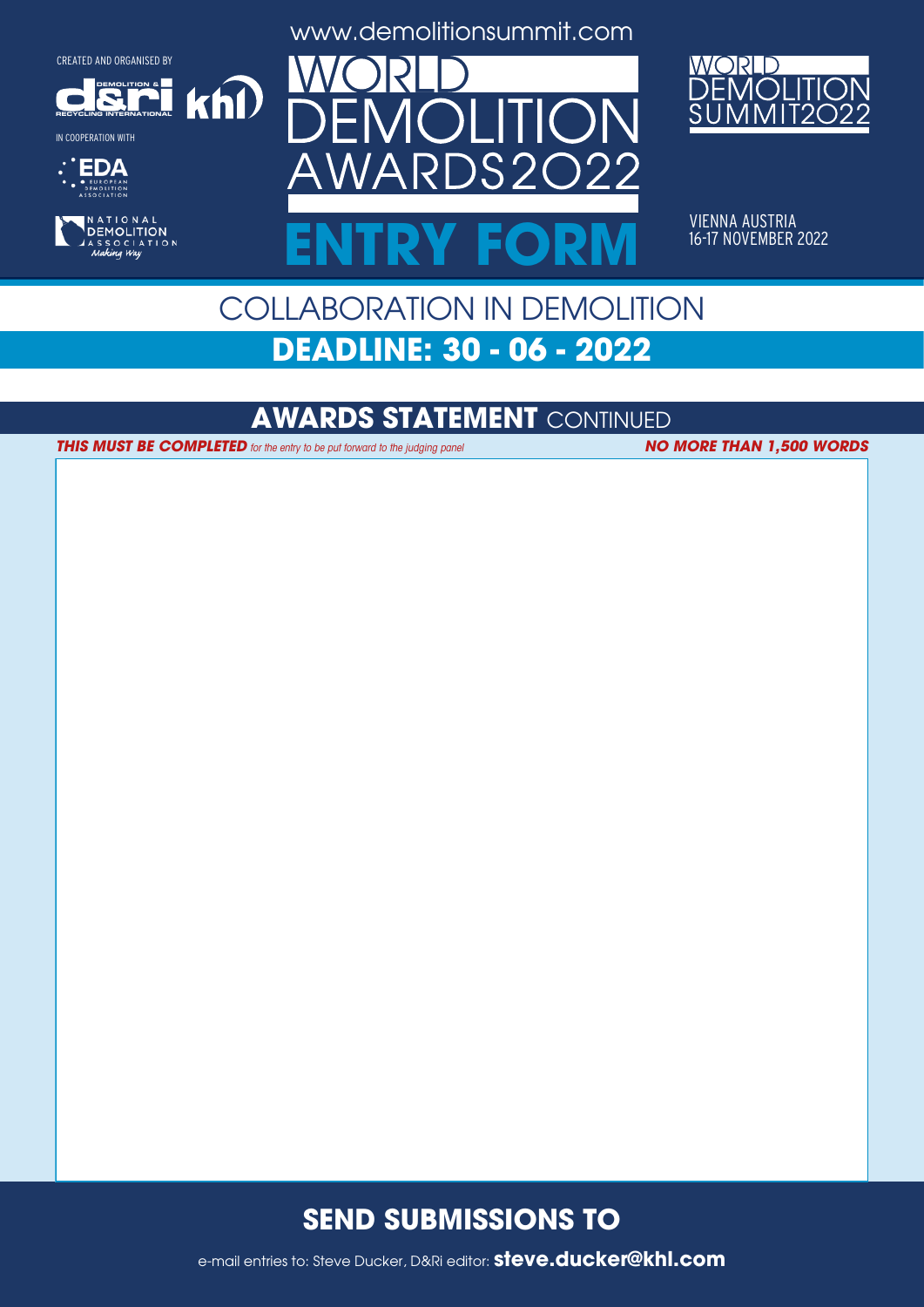**DEMOLITION &**

 $k$ n $\Omega$ 

**RECYCLING INTERNATIONAL**







www.demolitionsummit.com



VIENNA AUSTRIA<br>16-17 NOVEMBER 2022 ENTRY FORM **16-17 NOVEMBER 2022** 

# COLLABORATION IN DEMOLITION **DEADLINE: 30 - 06 - 2022**

### **EXECUTIVE SUMMARY**

**THIS MUST BE COMPLETED** for the entry (if shortlisted) to appear in Demolition & Recycling International **NO MORE THAN 250 WORDS** 

### **SEND SUBMISSIONS TO**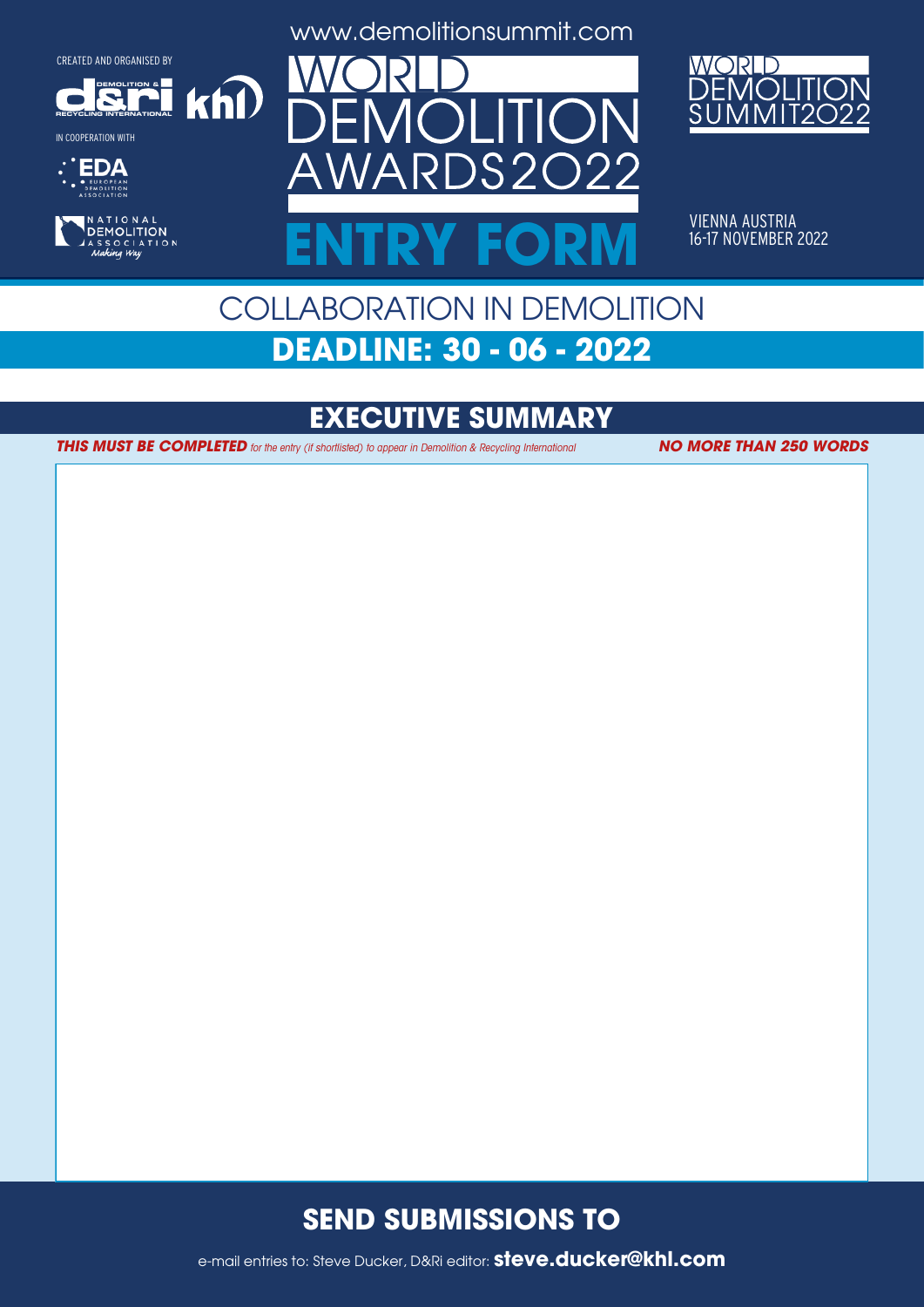**DEMOLITION &**

 $k$ h $\Omega$ 

**RECYCLING INTERNATIONAL**

IN COOPERATION WITH





www.demolitionsummit.com



VIENNA AUSTRIA<br>16-17 NOVEMBER 2022 ENTRY FORM **16-17 NOVEMBER 2022** 

# COLLABORATION IN DEMOLITION **DEADLINE: 30 - 06 - 2022**

## **KEY POINTS OF AWARDS ENTRY**

**PLEASE ALSO SUPPLY FIVE BULLET POINTS OUTLINING KEY FEATURES OF THE PROJECT** maximum 20 words per bullet point

### **SEND SUBMISSIONS TO**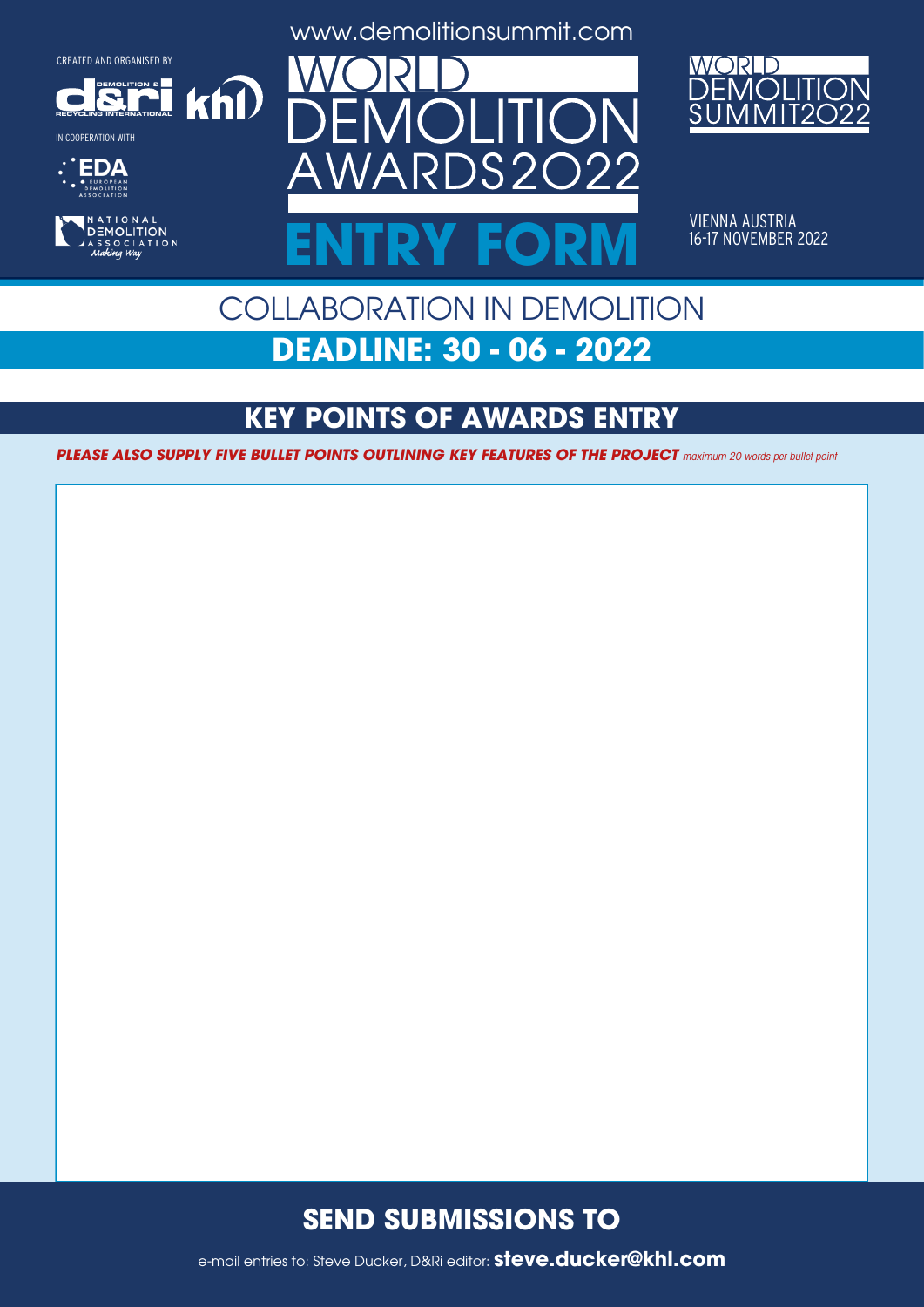**DEMOLITION &**

 $k$ h $\Omega$ 



IN COOPERATION WITH





www.demolitionsummit.com



VIENNA AUSTRIA<br>16-17 NOVEMBER 2022 ENTRY FORM **16-17 NOVEMBER 2022** 

# COLLABORATION IN DEMOLITION **DEADLINE: 30 - 06 - 2022**

## **LIST OF ANY SUPPORTING MATERIAL**

**PLEASE NOTE THE NEW ENTRY REQUIREMENTS FOR SUPPORTING INFORMATION, AS SPECIFIED ON THE FIRST PAGE**

### **SEND SUBMISSIONS TO**